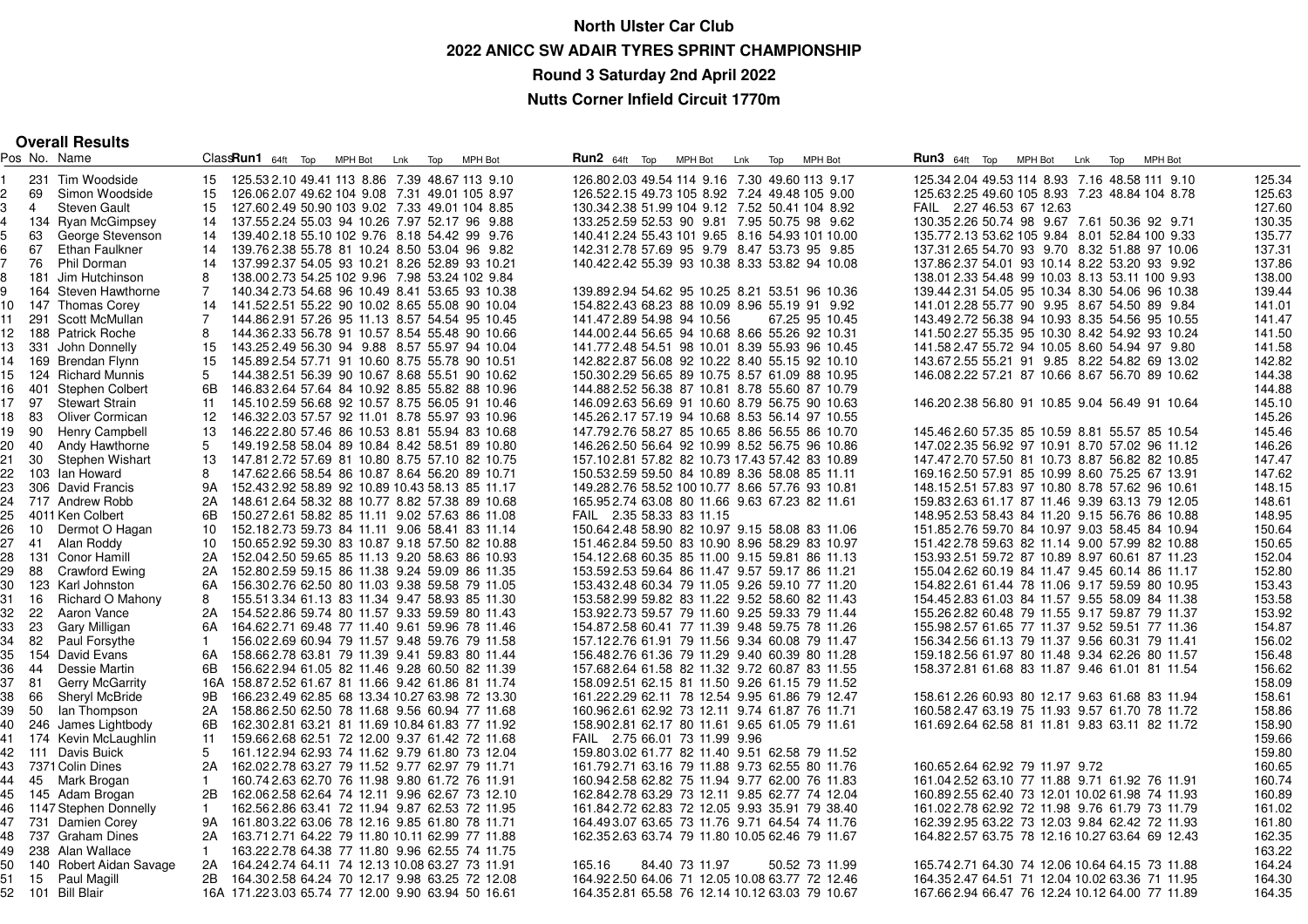#### **Overall Results - Continued**

| 53 7 |       | lan Duff              |    | 168.25 3.60 65.61 77 12.33 10.07 64.26 75 12.38     |                                                 | 167.323.55 66.17 76 12.64 9.93 63.01 76 12.02   |  | 164.483.35 64.44 78 11.81 10.00 63.24 80 11.64  |                      | 164.48 |
|------|-------|-----------------------|----|-----------------------------------------------------|-------------------------------------------------|-------------------------------------------------|--|-------------------------------------------------|----------------------|--------|
| 54   | 60    | Tony Grady            |    |                                                     | 166.11 2.34 65.92 74 12.04 10.19 63.75 76 11.87 | 165.05 2.24 65.32 75 11.80 10.20 63.66 75 11.83 |  | 165.172.18 65.36 74 11.93 10.17 63.50 77 12.03  |                      | 165.05 |
| 55   |       | 182 Andrew Kernohan   | 6B |                                                     | 167.29 2.68 66.04 73 12.56 10.11 63.73 75 12.17 | 165.09 2.62 64.85 74 12.25 9.94 63.33 75 12.10  |  | 165.48 2.66 65.81 74 12.00 9.98 63.18 78 11.85  |                      | 165.09 |
| 56   |       | 601 Paul Grady        |    |                                                     | 167.88 2.53 66.61 74 12.35 10.25 64.17 78 11.97 | 167.34 2.51 65.77 74 12.29 10.48 64.50 77 11.79 |  | 165.37 2.26 64.86 76 12.17 10.35 63.72 75 12.01 |                      | 165.37 |
| 57   | 33    | Conor O Boyle         | 2B |                                                     | 166.32 2.82 64.86 72 12.12 9.99 64.24 72 12.29  | 166.792.59 65.09 70 12.24 10.14 63.99 72 12.74  |  | 165.41 2.74 64.14 73 12.20 10.01 64.11 74 12.21 |                      | 165.41 |
| 58   | 17    | Derek Robinson        |    |                                                     | 165.583.50 64.21 77 12.23 9.97 63.51 73 12.16   | 169.01 3.16 65.35 78 11.92 9.64 67.07 75 11.87  |  | 173.22 2.97 72.43 74 12.12 9.77 63.73 75 12.20  |                      | 165.58 |
| 59   |       | 494 Alfred Robb       |    |                                                     | 167.13 2.24 65.68 77 12.27 10.17 64.61 77 12.16 | 166.002.17 65.88 77 11.95 9.69 64.15 77 12.16   |  | 167.48 2.17 65.07 79 12.11 10.19 65.85 77 12.09 |                      | 166.00 |
| 60.  |       | 1011 John Hamill      | 2A | 167.98 2.89 65.25 76 12.34 10.56 64.90 75 12.04     |                                                 | 169.09 2.65 65.96 76 12.33 10.32 65.47 77 12.36 |  | 166.15 2.89 64.58 78 12.16 10.21 63.87 68 12.44 |                      | 166.15 |
| 61   | 73    | Vincent Rodgers       |    | 16A 166.65 2.88 64.23 71 12.43 10.48 64.33 71 12.30 |                                                 | 167.102.91 64.67 71 12.24 10.52 64.33 71 12.43  |  | 169.28 2.43 64.98 72 12.34 10.50 66.59 71 12.44 |                      | 166.65 |
| 62   |       | 168 Barry McCann      | 2B | 168.73 2.73 66.68 71 12.40 10.26 64.38 71 12.28     |                                                 | 167.552.68 65.77 71 12.27 10.35 64.16 72 12.32  |  | 166.68 2.58 65.31 72 12.03 10.37 64.22 72 12.17 |                      | 166.68 |
|      |       | 173 Mervyn Getty      |    | 16A 168.11 2.54 66.02 71 12.31 10.23 64.80 71 12.21 |                                                 | 167.142.76 65.42 71 12.30 10.17 64.22 70 12.27  |  | 168.51 2.76 67.18 68 12.44 10.19 63.77 72 12.17 |                      | 167.14 |
| 64   |       | 114 Jason Frazer      | 9A | 169.96 2.83 65.94 73 13.67 10.39 64.96 72 12.17     |                                                 | 168.772.85 66.09 72 12.45 10.47 64.84 73 12.07  |  | 167.22 2.65 65.43 73 12.32 10.20 64.69 72 11.93 |                      | 167.22 |
| 65   |       | 360 Kevin McNamee     | 2B |                                                     | 169.72 2.63 65.29 70 12.81 10.63 65.83 70 12.53 | 168.862.61 65.72 71 12.50 10.32 65.28 71 12.43  |  | 167.72 2.67 65.09 71 12.42 10.17 64.76 72 12.61 |                      | 167.72 |
| 66   |       | 220 Craig Smyth       | 2B |                                                     | 168.49 2.70 65.69 72 12.37 10.10 65.24 71 12.39 | 168.21 2.70 65.74 71 12.35 10.35 64.82 71 12.25 |  | 167.83 2.58 65.58 72 12.44 10.17 64.81 72 12.25 |                      | 167.83 |
| 67   |       | 171 Mark Smyth        | 2B |                                                     | 168.02 2.68 65.36 72 12.24 10.82 64.72 71 12.20 | 198.63 2.68 65.13 71 12.32 10.45 85.26 29 22.79 |  | 168.18 2.63 53.17 72                            | 10.36 64.68 72 12.38 | 168.02 |
| 68   | 11    | David Cochrane        |    | 16A 170.26 2.86 66.19 69 12.87 10.64 65.04 71 12.66 |                                                 | 168.51 2.80 65.83 69 12.87 10.32 64.23 70 12.46 |  | 168.52 2.80 65.22 71 12.52 10.38 65.13 70 12.47 |                      | 168.51 |
| 69   | 95    | Emma Campbell         |    | 9A 172.54 2.59 68.76 73 12.22 10.60 66.23 73 12.14  |                                                 | 171.792.70 68.34 73 12.24 10.52 65.94 74 12.05  |  | 169.69 2.63 66.66 73 12.24 10.60 65.53 73 12.03 |                      | 169.69 |
| 70   | 96    | Arthur Ovens          |    | 16B 176.63 3.37 70.32 68 12.57 10.44 67.35 69 12.58 |                                                 | 172.162.83 68.20 68 12.61 9.83 65.48 69 13.21   |  | 182.073.04 72.76 69 13.14 10.84 69.31 67 12.98  |                      | 172.16 |
| 71 3 |       | Kathy McDade          |    |                                                     | 176.76 2.87 69.42 65 12.88 11.02 67.53 66 13.04 | 176.582.94 68.39 65 12.98 11.03 68.07 65 13.17  |  | 176.89 2.89 68.81 65 12.93 11.21 68.37 66 12.68 |                      | 176.58 |
|      | 72 77 | <b>Robert Coulter</b> |    | 16B 182.14 3.58 72.23 65 13.33 11.24 68.26 68 13.50 |                                                 | 187.573.55 69.54 69 13.27 11.35 76.53 65 13.33  |  | 179.203.16 70.43 69 13.32 11.13 68.15 69 13.01  |                      | 179.20 |
|      | 741   | Barry Griffin         |    | FAIL 2.29 62.22 85                                  |                                                 |                                                 |  |                                                 |                      | FAIL   |
| 74 5 |       | Alan Cassells         | 15 | FAIL 2.22 48.26 118 8.70 7.06                       |                                                 |                                                 |  |                                                 |                      | FAIL   |
| 75   | 19    | Robert Dwane          | 15 |                                                     |                                                 |                                                 |  |                                                 |                      | N/S    |
|      |       |                       |    |                                                     |                                                 |                                                 |  |                                                 |                      |        |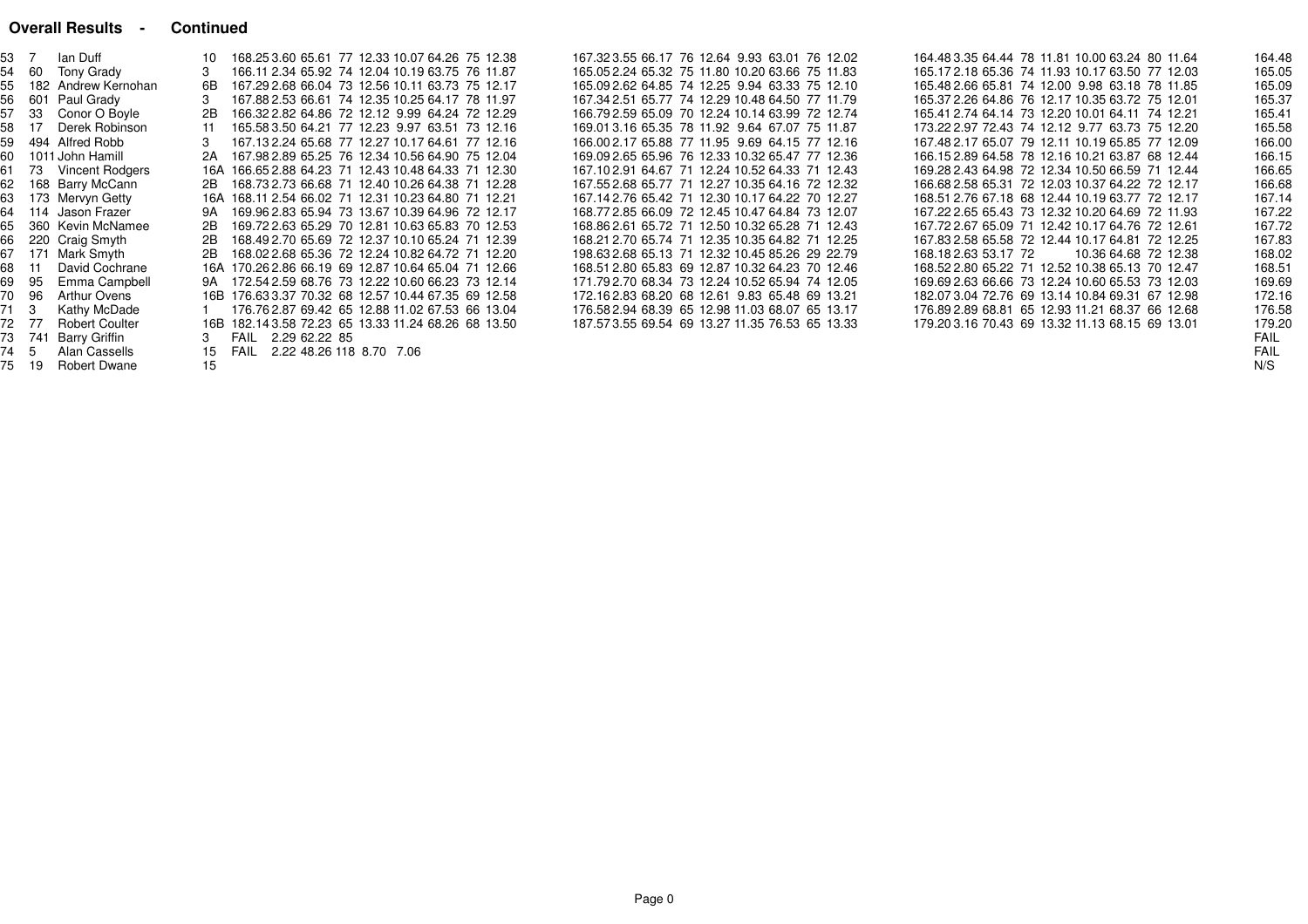# **Class 1 Road Going Series Production Cars up to 1700cc 2WD only** Class Record Stephen Morrissey Peugeot 106 163.32 secs 2017

| os' | ΙNΟ  | Name             | Car               | Run    | Run :  | Run 3  |        |
|-----|------|------------------|-------------------|--------|--------|--------|--------|
|     | 82   | Paul Forsythe    | Peugeot 106       | 156.02 | 157.12 | 156.34 | 156.02 |
|     | 45   | Mark Brogan      | Citroen Saxo      | 160.74 | 160.94 | 161.04 | 160.74 |
|     | 1147 | Stephen Donnelly | Ford Fiesta Zetec | 162.56 | 161.84 | 161.02 | 161.02 |
|     | 238  | Alan Wallace     | Honda Delsol      | 163.22 |        |        | 163.22 |
|     |      | Kathy McDade     | Honda Civic       | 176.76 | 176.58 | 176.89 | 176.58 |

# **Class 2A Road Going Series Production Cars over 1700cc 2WD only** Class Record Paul Reaney Lotus Elise 153.19 secs 2017

| Pos | No.  | Name                | Car                   | Run 1  | Run 2  | Run 3  |        |
|-----|------|---------------------|-----------------------|--------|--------|--------|--------|
|     | 717  | Andrew Robb         | BMW M3                | 148.61 | 165.95 | 159.83 | 148.61 |
|     | 131  | Conor Hamill        | BMW M3                | 152.04 | 154.12 | 153.93 | 152.04 |
|     | 88   | Crawford Ewing      | <b>Renault Megane</b> | 152.80 | 153.59 | 155.04 | 152.80 |
|     | 22   | Aaron Vance         | RenaultSport Clio 197 | 154.52 | 153.92 | 155.26 | 153.92 |
|     | 50   | lan Thompson        | Porsche Boxster S     | 158.86 | 160.96 | 160.58 | 158.86 |
|     | 7371 | Colin Dines         | Renault Clio172       | 162.02 | 161.79 | 160.65 | 160.65 |
|     | 737  | Graham Dines        | Renault Clio 172      | 163.71 | 162.35 | 164.82 | 162.35 |
|     | 140  | Robert Aidan Savage | Skoda Fabia           | 164.24 | 165.16 | 165.74 | 164.24 |
|     | 1011 | John Hamill         | Mazda MX5             | 167.98 | 169.09 | 166.15 | 166.15 |

## **Class 2B Road Going Series Production Cars Mazda MX5<br><sub>Class Record Mazda MX5 160.00 secs 2022**</sub>

|     | <b>Ulass Record</b> | <b>NICE SOLUTION IN SECTEMBLE IN SECTION</b> |           |        |        |        |        |  |
|-----|---------------------|----------------------------------------------|-----------|--------|--------|--------|--------|--|
| ∍os | No.                 | Name                                         | Car       | Run 1  | Run 2  | Run 3  |        |  |
|     | 145                 | Adam Brogan                                  | Mazda MX5 | 162.06 | 162.84 | 160.89 | 160.89 |  |
|     | 15                  | Paul Magill                                  | Mazda MX5 | 164.30 | 164.92 | 164.35 | 164.30 |  |
|     | 33                  | Conor O Boyle                                | Mazda MX5 | 166.32 | 166.79 | 165.41 | 165.41 |  |
|     | 168                 | Barry McCann                                 | Mazda MX5 | 168.73 | 167.55 | 166.68 | 166.68 |  |
|     | 360                 | Kevin McNamee                                | Mazda MX5 | 169.72 | 168.86 | 167.72 | 167.72 |  |
|     | 220                 | Craig Smyth                                  | Mazda MX5 | 168.49 | 168.21 | 167.83 | 167.83 |  |
|     | 171                 | Mark Smyth                                   | Mazda MX5 | 168.02 | 198.63 | 168.18 | 168.02 |  |
|     |                     |                                              |           |        |        |        |        |  |

#### **Class 3 Road Going Series Production Cars 4WD**

|     |                  | Class Record Ivan McCullough Nissan GTR 147.69 secs June 2016 |                                                            |                       |                  |                            |                       |  |
|-----|------------------|---------------------------------------------------------------|------------------------------------------------------------|-----------------------|------------------|----------------------------|-----------------------|--|
| Pos | No.              | Name                                                          | Car                                                        | Run                   | Run 2            | Run 3                      |                       |  |
|     | 60<br>601<br>494 | Tony Grady<br>Paul Grady                                      | Subaru Impreza<br>Subaru impreza<br><b>Toyota GR Yaris</b> | 166.11<br>167.88      | 165.05<br>167.34 | 165.17<br>165.37<br>167.48 | 165.05<br>165.37      |  |
|     | 741              | Alfred Robb<br><b>Barry Griffin</b>                           | Subaru Impreza                                             | 167.13<br><b>FAIL</b> | 166.00           |                            | 166.00<br><b>FAIL</b> |  |

#### **Class 5 All Road Cars Specialist Production Cars**

| Class Record |                  | 160.00 secs 2022                                       |                                                               |                            |                            |                  |                            |
|--------------|------------------|--------------------------------------------------------|---------------------------------------------------------------|----------------------------|----------------------------|------------------|----------------------------|
| Pos          | No.              | Name                                                   | Caı                                                           | Run                        | Run 2                      | Run :            |                            |
|              | 124<br>40<br>444 | <b>Richard Munnis</b><br>Andy Hawthorne<br>Davis Buick | Westfield Megabusa<br><b>Westfield S</b><br><b>MNR Vortex</b> | 144.38<br>149.19<br>161.12 | 150.30<br>146.26<br>159.80 | 146.08<br>147.02 | 144.38<br>146.26<br>159.80 |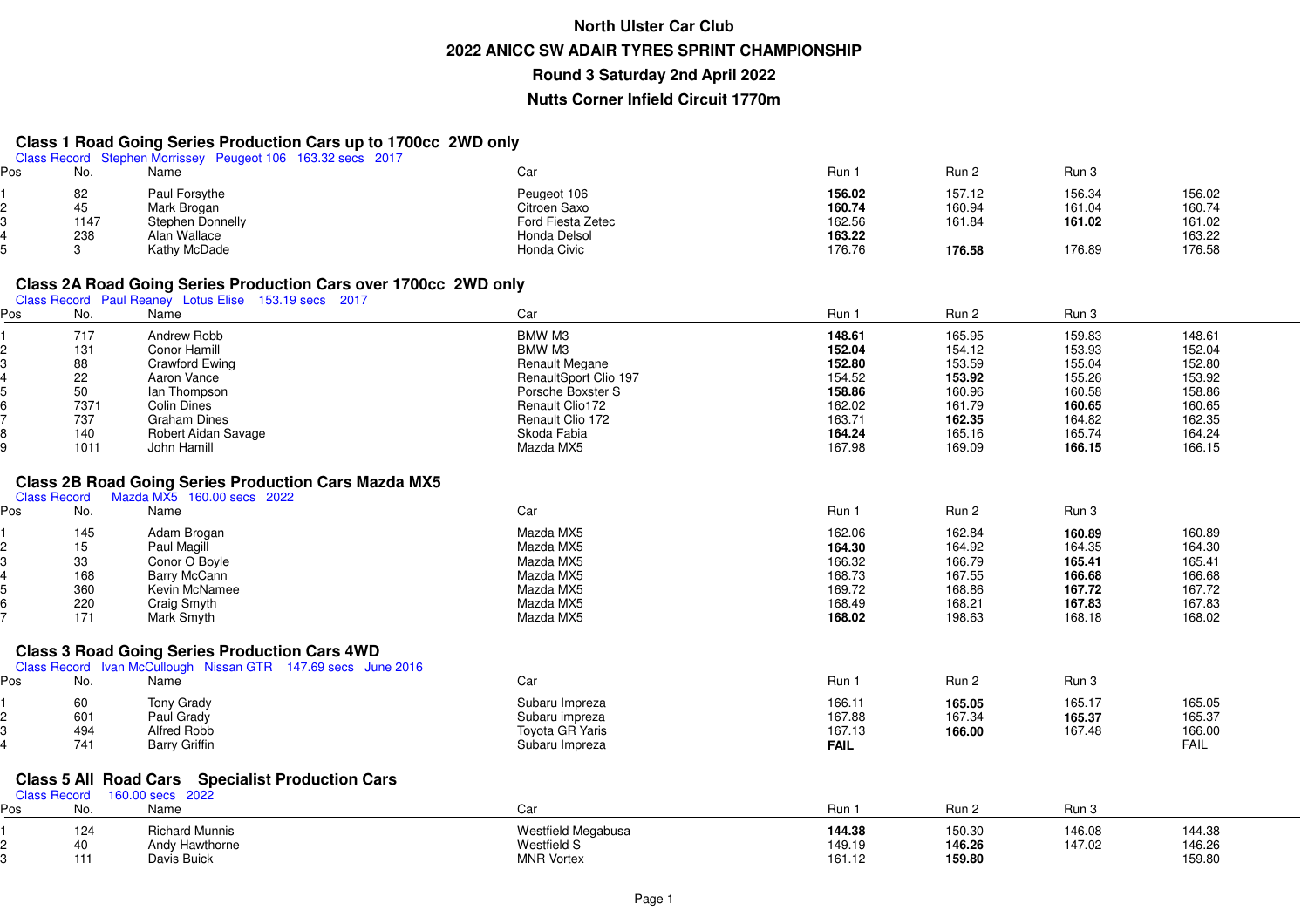### **Class 6A Modified Series Production Cars 2V 2WD only**

|     |            | Class Record Gary Milligan Mini 157.59 secs 2017                                                                                                                                              |                                        |                  |                  |                  |                  |
|-----|------------|-----------------------------------------------------------------------------------------------------------------------------------------------------------------------------------------------|----------------------------------------|------------------|------------------|------------------|------------------|
| Pos | No.        | Name                                                                                                                                                                                          | Car                                    | Run 1            | Run 2            | Run 3            |                  |
|     | 123        | Karl Johnston                                                                                                                                                                                 | <b>Austin Mini</b>                     | 156.30           | 153.43           | 154.82           | 153.43           |
|     | 23         | <b>Gary Milligan</b>                                                                                                                                                                          | <b>Mini 1400</b>                       | 164.62           | 154.87           | 155.98           | 154.87           |
|     | 154        | David Evans                                                                                                                                                                                   | Peugeot 205                            | 158.66           | 156.48           | 159.18           | 156.48           |
|     |            | <b>Class 6B Modified Series Production Cars Multi valve 2WD only</b><br>Class Record Brian Fitzmaurice Honda Civic 152.25 secs 2017                                                           |                                        |                  |                  |                  |                  |
| Pos | No.        | Name                                                                                                                                                                                          | Car                                    | Run 1            | Run 2            | Run 3            |                  |
|     | 401        | <b>Stephen Colbert</b>                                                                                                                                                                        | Lotus Sunbeam                          | 146.83           | 144.88           |                  | 144.88           |
| 2   | 4011       | Ken Colbert                                                                                                                                                                                   | <b>Talbot Sunbeam Lotus</b>            | 150.27           | FAIL             | 148.95           | 148.95           |
|     | 44         | Dessie Martin                                                                                                                                                                                 | Honda Civic                            | 156.62           | 157.68           | 158.37           | 156.62           |
|     | 246        | James Lightbody                                                                                                                                                                               | <b>BMW Mini Cooper S</b>               | 162.30           | 158.90           | 161.69           | 158.90           |
| 5   | 182        | Andrew Kernohan                                                                                                                                                                               | Renault Clio 182                       | 167.29           | 165.09           | 165.48           | 165.09           |
| Pos | No.        | <b>Class 7 Modified Cars Specialist Production Cars 2WD only</b><br>Class Record Graham Boyce DAS S2000 141.89 secs 2017<br>Name                                                              | Car                                    | Run 1            | Run 2            | Run 3            |                  |
|     |            |                                                                                                                                                                                               |                                        |                  |                  |                  |                  |
|     | 164<br>291 | Steven Hawthorne<br>Scott McMullan                                                                                                                                                            | <b>Westfield Megabusa</b><br>Reis Aero | 140.34<br>144.86 | 139.89<br>141.47 | 139.44<br>143.49 | 139.44<br>141.47 |
| Pos | No.        | Class 8 Sports Libre Special Saloon Cars Inc Spaceframe and semi space frame Chassis 2WD only<br>Class Record Lewis Dunlop Mini Cooper 150.73 secs 2018<br>Name                               | Car                                    | Run 1            | Run 2            | Run 3            |                  |
|     | 181        | Jim Hutchinson                                                                                                                                                                                | Ford Escort Mk 1 RSR                   | 138.00           |                  | 138.01           | 138.00           |
|     | 188        | Patrick Roche                                                                                                                                                                                 | <b>RSR Escort</b>                      | 144.36           | 144.00           | 141.50           | 141.50           |
|     | 103        | lan Howard                                                                                                                                                                                    | Maguire Mini                           | 147.62           | 150.53           | 169.16           | 147.62           |
| 4   | 16         | Richard O Mahony                                                                                                                                                                              | Ford RSR Escort                        | 155.51           | 153.58           | 154.45           | 153.58           |
| Pos | No.        | Class 9A Sports Libre Saloon Sports GT Cars 2WD only<br>Class Record David Francis Escort Cosworth 167.34 secs 2022<br>Name                                                                   | Car                                    | Run 1            | Run 2            | Run 3            |                  |
|     |            |                                                                                                                                                                                               |                                        |                  |                  |                  |                  |
|     | 306        | David Francis                                                                                                                                                                                 | Ford Escort Cosworth                   | 152.43           | 149.28           | 148.15           | 148.15           |
| 2   | 731        | Damien Corey                                                                                                                                                                                  | Mini Austin                            | 161.80           | 164.49           | 162.39           | 161.80           |
| 3   | 114        | Jason Frazer                                                                                                                                                                                  | Rover Metro Gti                        | 169.96           | 168.77           | 167.22           | 167.22           |
|     | 95         | Emma Campbell                                                                                                                                                                                 | Peugeot 106                            | 172.54           | 171.79           | 169.69           | 169.69           |
| Pos | No.        | Class 9B Sports Libre Closed Wheel Sports Racing Cars Including Buggies with Motorsport UK vehicle passports 2WD Only<br>Class Record Gerard O Connell Radical 127.34 secs April 2015<br>Name | Car                                    | Run 1            | Run 2            | Run 3            |                  |
|     |            |                                                                                                                                                                                               |                                        |                  |                  |                  |                  |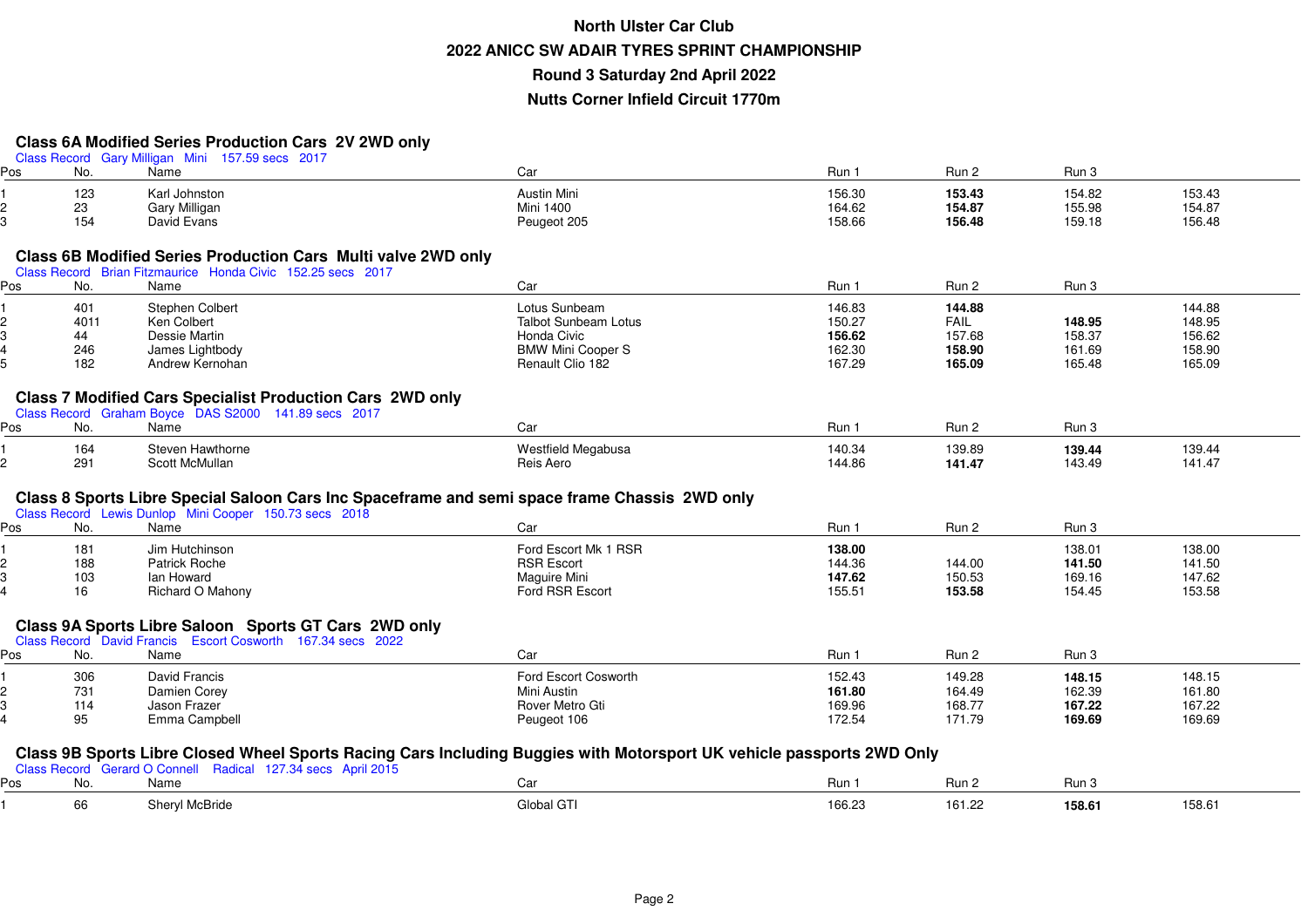#### **Class 10 Sports Libre Rally Cars up to 1650cc Multivalve and 2100cc 8 valve 2WD only**

|     |                | $\sim$ . $\sim$ $\sim$ . $\sim$ . $\sim$ . $\sim$ . $\sim$ . $\sim$<br>Class Record Daniel Campbell 146.50 secs June 2016 |                       |             |             |             |        |  |
|-----|----------------|---------------------------------------------------------------------------------------------------------------------------|-----------------------|-------------|-------------|-------------|--------|--|
| Pos | No.            | Name                                                                                                                      | Car                   | Run 1       | Run 2       | Run 3       |        |  |
|     | 10             | Dermot O Hagan                                                                                                            | Honda Civic           | 152.18      | 150.64      | 151.85      | 150.64 |  |
|     | 41             | Alan Roddy                                                                                                                | Citroen Saxo S1600    | 150.65      | 151.46      | 151.42      | 150.65 |  |
|     | $\overline{7}$ | lan Duff                                                                                                                  | Proton Compact        | 168.25      | 167.32      | 164.48      | 164.48 |  |
|     |                |                                                                                                                           |                       |             |             |             |        |  |
|     |                | Class 11 Sports Libre Rally Cars over 1650cc Multivalve and 2100cc 8 valve 2WD only                                       |                       |             |             |             |        |  |
|     |                | Class Record Seamus Morris Darrian GTR 142.31 secs 2017                                                                   |                       |             |             |             |        |  |
| Pos | No.            | Name                                                                                                                      | Car                   | Run 1       | Run 2       | Run 3       |        |  |
|     | 97             | <b>Stewart Strain</b>                                                                                                     | Peugeot 205           | 145.10      | 146.09      | 146.20      | 145.10 |  |
|     | 174            | Kevin McLaughlin                                                                                                          | Vauxhall Nova         | 159.66      | <b>FAIL</b> |             | 159.66 |  |
| 3.  | 17             | Derek Robinson                                                                                                            | <b>Talbot Sunbeam</b> | 165.58      | 169.01      | 173.22      | 165.58 |  |
|     |                |                                                                                                                           |                       |             |             |             |        |  |
|     |                | Class 12 All other 4WD Sports Libre Cars<br>Class Record Ivan McCullough Nissan GTR 145.21 secs 2018                      |                       |             |             |             |        |  |
| Pos | No.            | Name                                                                                                                      | Car                   | Run 1       | Run 2       | Run 3       |        |  |
|     | 83             | Oliver Cormican                                                                                                           | Mitsubishi Evo        | 146.32      | 145.26      |             | 145.26 |  |
|     |                |                                                                                                                           |                       |             |             |             |        |  |
|     |                | Class 13 Racing Cars complying with Formula VW or Club Formula Ford (FF1600)                                              |                       |             |             |             |        |  |
|     |                | Class Record John Morgan 138.81 secs June 2012                                                                            |                       |             |             |             |        |  |
| Pos | No.            | Name                                                                                                                      | Car                   | Run 1       | Run 2       | Run 3       |        |  |
|     | 90             | Henry Campbell                                                                                                            | Reynard FF89          | 146.22      | 147.79      | 145.46      | 145.46 |  |
|     | 30             | Stephen Wishart                                                                                                           | Swift SC 96           | 147.81      | 157.10      | 147.47      | 147.47 |  |
|     |                |                                                                                                                           |                       |             |             |             |        |  |
|     |                | Class 14 Racing Cars up to 2000cc 8 valve or up to 1400cc multivalve                                                      |                       |             |             |             |        |  |
|     |                | Class Record Robert Dwane OMS 25 127.71 secs 2017                                                                         |                       |             |             |             |        |  |
| Pos | No.            | Name                                                                                                                      | Car                   | Run 1       | Run 2       | Run 3       |        |  |
|     | 134            | Ryan McGimpsey                                                                                                            | Jedi Mk 1             | 137.55      | 133.25      | 130.35      | 130.35 |  |
|     | 63             | George Stevenson                                                                                                          | Force PT              | 139.40      | 140.41      | 135.77      | 135.77 |  |
|     | 67             | Ethan Faulkner                                                                                                            | Jedi Mk 4             | 139.76      | 142.31      | 137.31      | 137.31 |  |
|     | 76             | Phil Dorman                                                                                                               | <b>OMS 2000M</b>      | 137.99      | 140.42      | 137.86      | 137.86 |  |
|     | 147            | <b>Thomas Corey</b>                                                                                                       | Reynard SF80          | 141.52      | 154.82      | 141.01      | 141.01 |  |
|     |                | <b>Class 15 All other Racing Cars</b>                                                                                     |                       |             |             |             |        |  |
|     |                | Class Record John Morgan Pilbeam 121.30 secs Sept 2013                                                                    |                       |             |             |             |        |  |
| Pos | No.            | Name                                                                                                                      | Car                   | Run 1       | Run 2       | Run 3       |        |  |
|     | 231            | Tim Woodside                                                                                                              | Pilbeam MP82          | 125.53      | 126.80      | 125.34      | 125.34 |  |
|     | 69             | Simon Woodside                                                                                                            | Pilbeam MP82          | 126.06      | 126.52      | 125.63      | 125.63 |  |
|     | 4              | <b>Steven Gault</b>                                                                                                       | Dallara F301          | 127.60      | 130.34      | <b>FAIL</b> | 127.60 |  |
|     | 331            | John Donnelly                                                                                                             | Pilbeam MP62          | 143.25      | 141.77      | 141.58      | 141.58 |  |
|     | 169            | Brendan Flynn                                                                                                             | Megapin Carbon        | 145.89      | 142.82      | 143.67      | 142.82 |  |
|     | 5              | Alan Cassells                                                                                                             | Oms 25                | <b>FAIL</b> |             |             | FAIL   |  |
|     | 19             | <b>Robert Dwane</b>                                                                                                       | <b>OMS 25</b>         |             |             |             | N/S    |  |
|     |                |                                                                                                                           |                       |             |             |             |        |  |